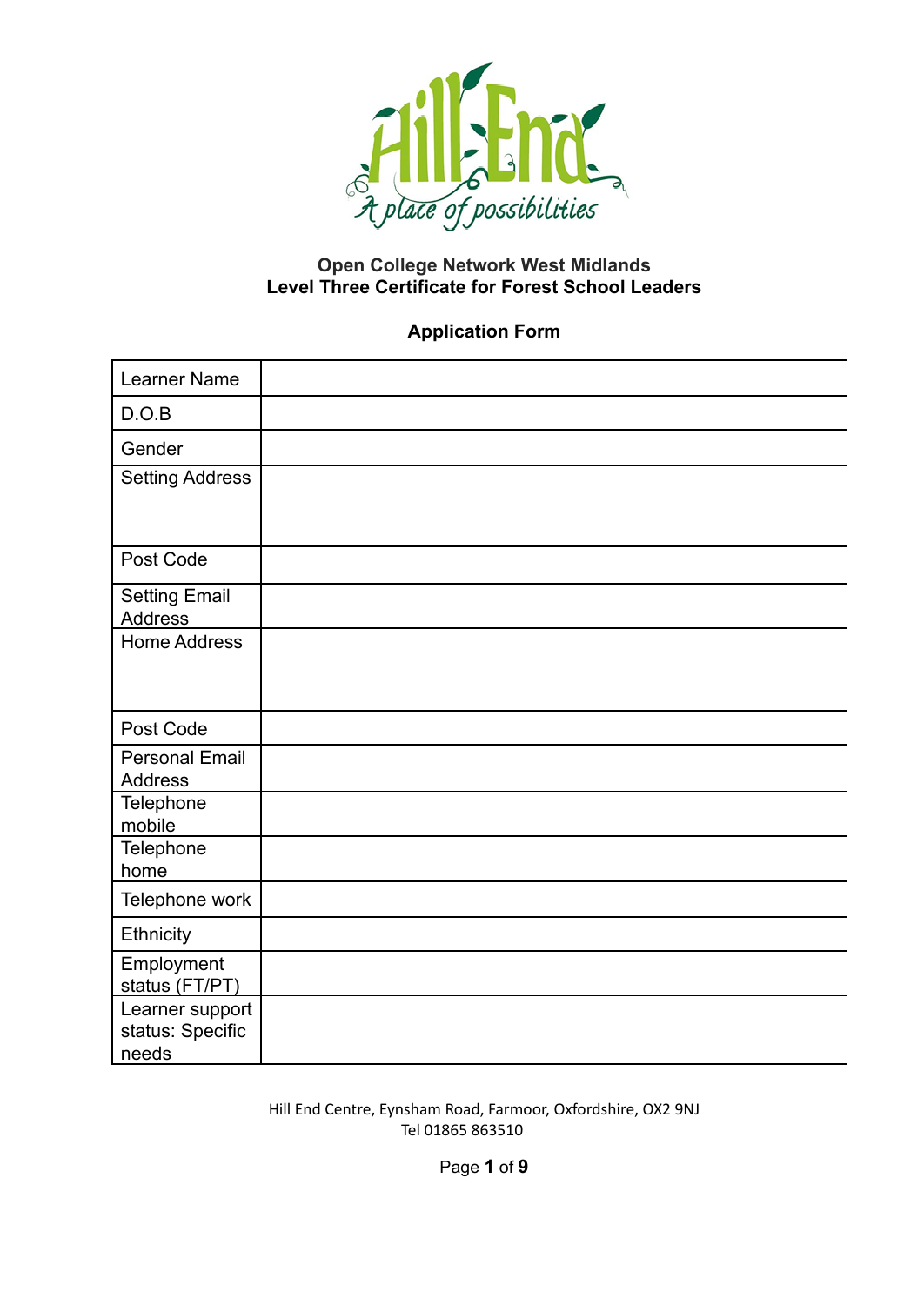# **Please tick to indicate your choice of Forest School course and First Aid course**

| Course F2       |        | <b>Training Days</b>                                                                                                                      |
|-----------------|--------|-------------------------------------------------------------------------------------------------------------------------------------------|
|                 |        | Sat 26 Mar, 21 May, 4 June, 2 July, 24 Sept, 22 Oct, 5 and 19 Nov 2022                                                                    |
|                 |        | Training Days ** FULLY BOOKED**                                                                                                           |
| Course F        |        | Wednesday 16th March and Thursday 17th March 2022<br>Wednesday 6th April and Thursday 7th April 2022                                      |
|                 |        | Wednesday 11th May and Thursday 12th May 2022<br>Wednesday 8th June and Thursday 9th June 2022                                            |
|                 |        | <b>Training Days</b>                                                                                                                      |
|                 |        | Tuesday 13 and Wednesday 14 September 2022                                                                                                |
| Course G        |        | Tuesday 11 and Wednesday 12 October 2022                                                                                                  |
|                 |        | Tuesday 8 and Wednesday 9 November 2022<br>Tuesday 6 and Wednesday 7 December 2022                                                        |
|                 |        | <b>Training Days</b>                                                                                                                      |
|                 |        | Wednesday 14 and Thursday 15 December 2022                                                                                                |
| Course H        |        | Wednesday11 and Thursday 12 January 2023                                                                                                  |
|                 |        | Wednesday 8 and Thursday 9 February 2023                                                                                                  |
|                 |        | Wednesday 8 and Thursday 9 March 2023<br><b>Training Days</b>                                                                             |
|                 |        |                                                                                                                                           |
| Course I        |        | Tuesday 14 and Wednesday 15 March 2023<br>Tuesday 18 and Wednesday 19 April 2023                                                          |
|                 |        | Tuesday 16 and Wednesday 17 May 2023                                                                                                      |
|                 |        | Tuesday 6 and Wednesday 7 June 2023                                                                                                       |
|                 | Cost   | £969.00 inclusive of lunch and refreshments                                                                                               |
|                 |        | First aid course (ITC outdoor first aid, 2 days 09:00-18:00 – 16 hours)                                                                   |
|                 |        | Courses do not need to be completed at Hill End, but if undertaken elsewhere<br>must be of the equivalent level.                          |
| April 2022      | $\Box$ | Monday 25 and Tuesday 26 April 2022                                                                                                       |
| June 2022       | $\Box$ | Thursday 9 and Friday 10 June 2022 *clashes with Course F dates                                                                           |
| Oct 2022        | $\Box$ | Monday 3 and Tuesday 4 October 2022                                                                                                       |
| Jan 2023        | $\Box$ | Tuesday 18 and Wednesday 19 January 2023                                                                                                  |
| Other           | $\Box$ | Later dates to be confirmed                                                                                                               |
| Cost            |        | £179.00 inclusive of refreshments (lunch is not provided)                                                                                 |
| <b>Optional</b> |        | £20 - optional paediatric element (please tick if required)                                                                               |
| <b>Extra</b>    |        | We now offer the option of an additional element which satisfies the<br>specifications of paediatric first aid at a small additional cost |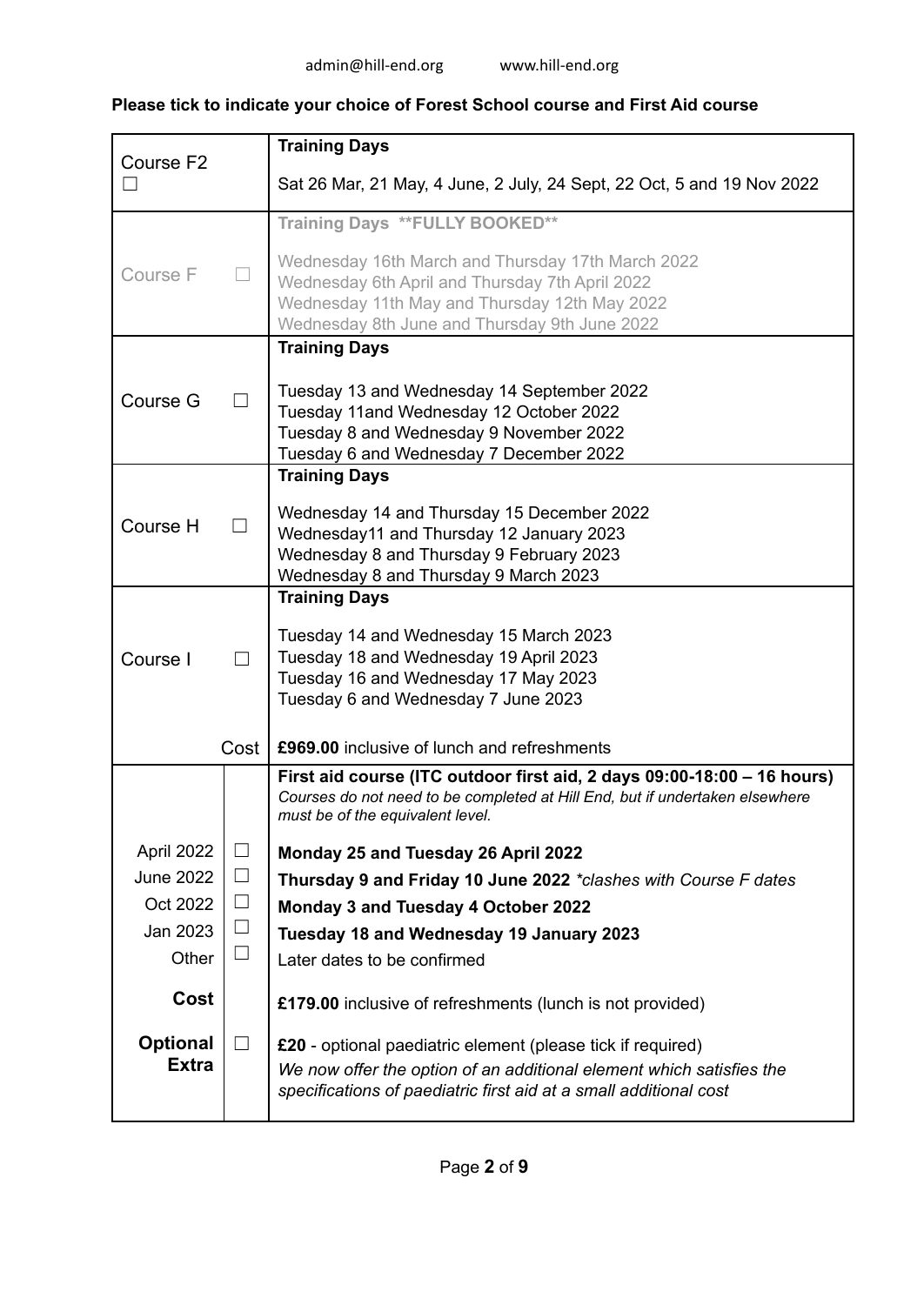**Please tick to indicate your payment method:**

| <b>BACS</b> – Hill End Outdoor Education Centre<br>Sort Code: 51-70-15<br>Account no: 78712718<br>(if paying by BACS please use your surname as the reference code) |
|---------------------------------------------------------------------------------------------------------------------------------------------------------------------|
| Invoice to setting – please add a Purchase Order number below if required                                                                                           |

*For OCC maintained schools, please note Hill End's vendor number: 1219375*

- I have read and understand the course components and requirements of the Open College Network West Midlands Level 3 Certificate for Forest School Leaders course.
- I confirm that I will be attending all elements of the course and will fully complete the course, including submission of portfolio according to the timetable.
- **●** I am aware I need a relevant DBS check which is not included in the cost of the course.
- **●** I am aware that I will need to complete a two-day ITC Outdoor First Aid qualification.
- I am aware that steel toe-capped safety boots are a legal requirement and prerequisite for this course.
- I accept that this booking is subject to Hill End's standard terms and conditions (please see the Hill End website for full details: [www.hill-end.org/terms\)](http://www.hill-end.org/terms) and the additional requirements for training courses as detailed on pages 7-9 of this form.

**Signed Date** 

*Once your application and completed forms are received by us, final confirmation of your place will follow by email.*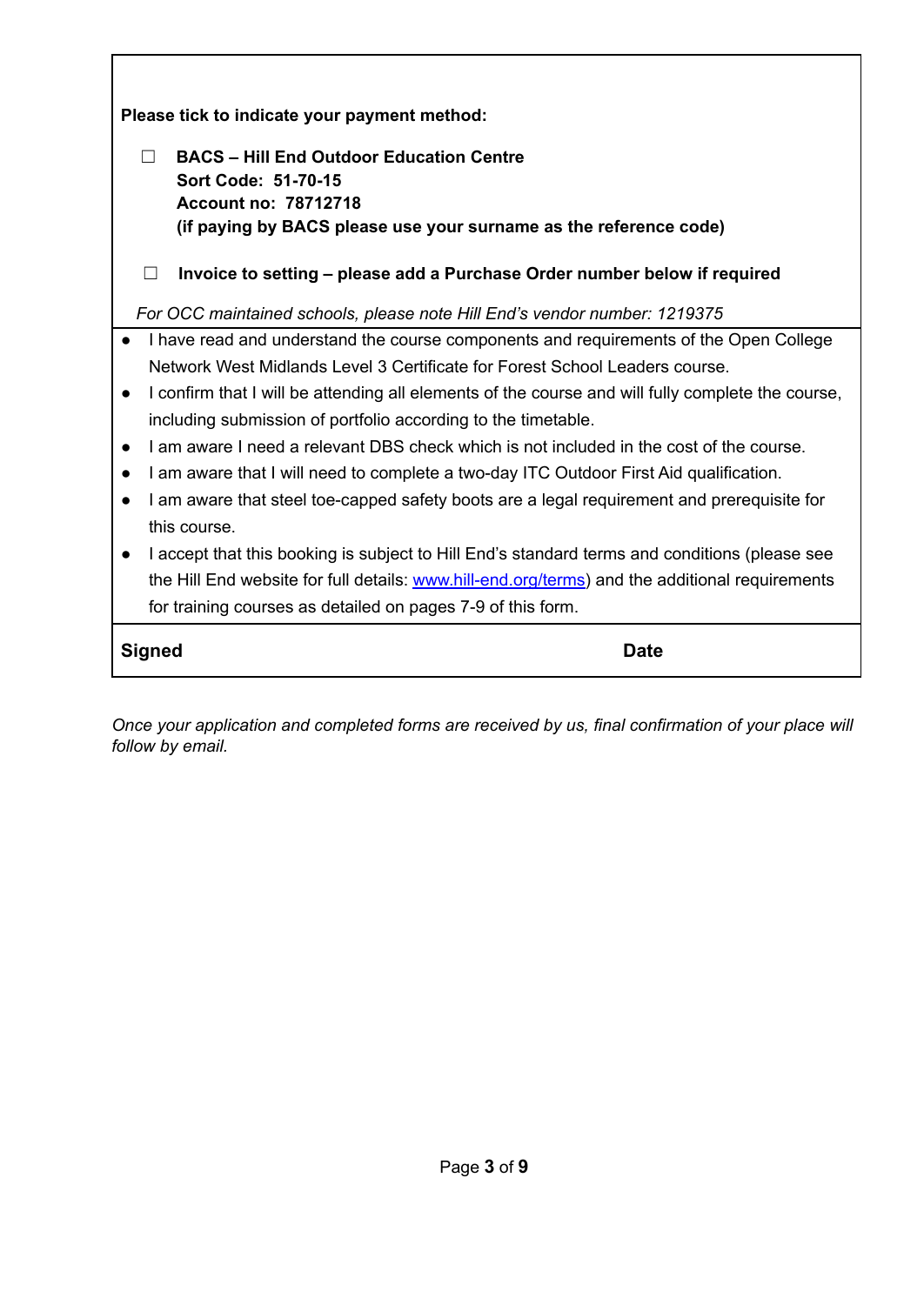### **Medical Consent Form**

| <b>Home Address</b><br>and post code<br><b>Emergency contact Name</b><br>Emergency contact Telephone number<br><b>Emergency contact Mobile number</b><br>Doctor's Name<br>Doctor's Telephone number<br>Please answer the following questions by circling Y or N<br>Y/N<br>Do you have any allergies (e.g. medication, plasters, stings, pollen etc.)?<br>If so, please provide details: |
|-----------------------------------------------------------------------------------------------------------------------------------------------------------------------------------------------------------------------------------------------------------------------------------------------------------------------------------------------------------------------------------------|
|                                                                                                                                                                                                                                                                                                                                                                                         |
|                                                                                                                                                                                                                                                                                                                                                                                         |
|                                                                                                                                                                                                                                                                                                                                                                                         |
|                                                                                                                                                                                                                                                                                                                                                                                         |
|                                                                                                                                                                                                                                                                                                                                                                                         |
|                                                                                                                                                                                                                                                                                                                                                                                         |
|                                                                                                                                                                                                                                                                                                                                                                                         |
|                                                                                                                                                                                                                                                                                                                                                                                         |
|                                                                                                                                                                                                                                                                                                                                                                                         |
| Y/N<br>Do you have any dietary requirements? (including allergies)<br>If so, please provide details:                                                                                                                                                                                                                                                                                    |
| Y/N<br>Have you been vaccinated against tetanus in the last 10 years?                                                                                                                                                                                                                                                                                                                   |
| Y/N<br>Do you have any medical or other requirements that we should be<br>aware of during your training session?<br>If so, please provide details:                                                                                                                                                                                                                                      |
| If appropriate, please describe any prescribed medication or advice to be followed in an<br>emergency:<br>(Please use a separate sheet if necessary)                                                                                                                                                                                                                                    |

*I consent to receiving any necessary first aid or medical treatment for any injury or illness during the Forest School training course.*

## **Signed Date**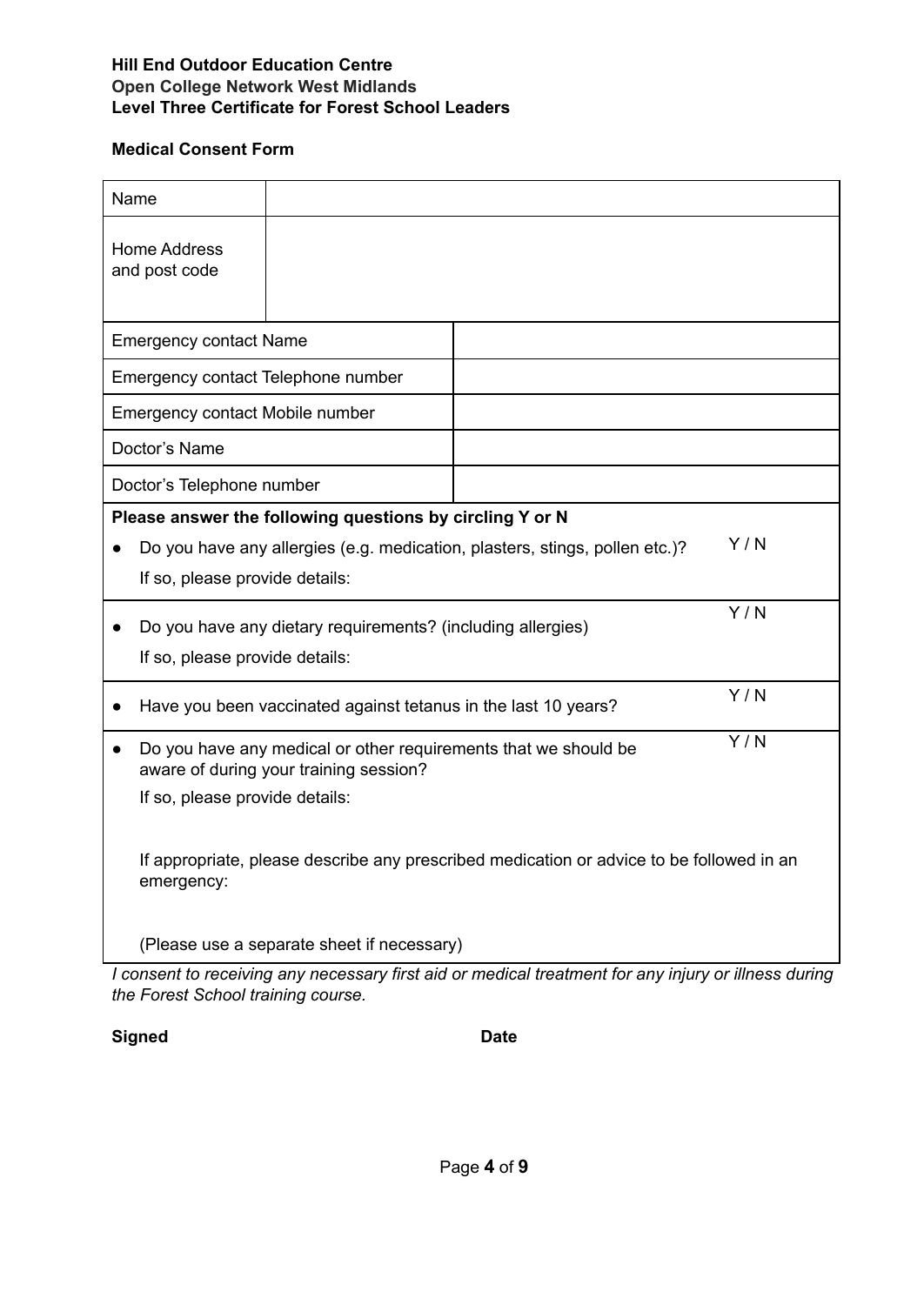### **Pre–Course Questionnaire**

1. Experience of teaching/working with Learners: *(Must be at least 2 years if you do not have childcare/ teaching/ youth work qualifications)*

2. Qualifications – Please give details and dates of qualifications in childcare, teaching, youth work, countryside, biology/science etc: *(Must be at least level two)*

*If you do not have formal qualifications but do have equivalent experience, please request an interview with the Course Leader.*

3 Details of site and client group to run your initial programme of sessions: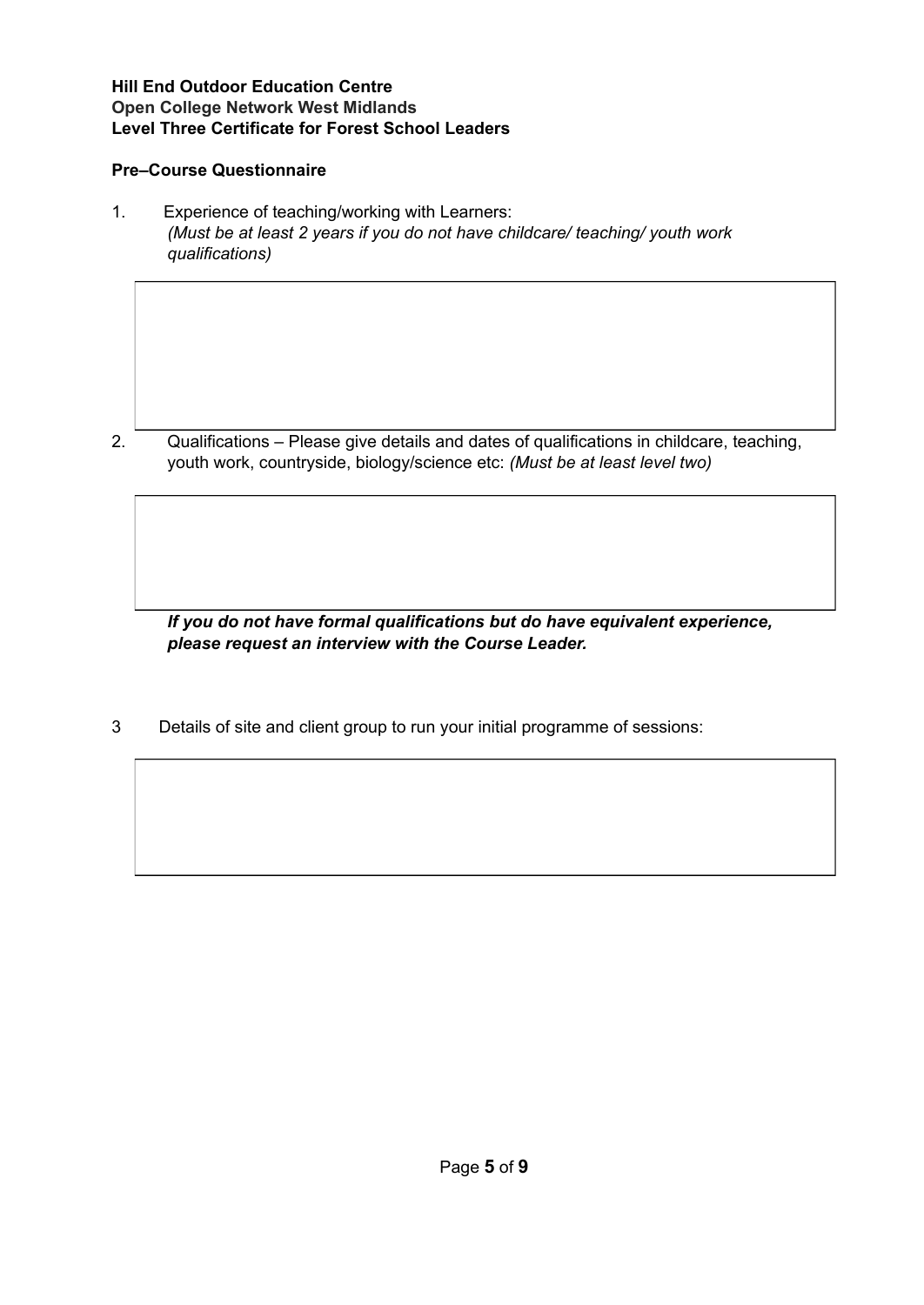### **Head Teacher/Manager Agreement**

This information sent to the school/setting details the commitment required from both the Learner and setting. The training equates to 70 hours of taught time and requires, on average, a further 120 hours of self-study time, including the delivery of six Forest School sessions, from the Learner.

- The course takes nine months to complete, which includes compulsory attendance at **ALL** the elements of the course.
- I have read the information relating to Forest School training, The Forest School Association, ethos and principles of Forest School and I understand the requirements of the Forest School Programme Leader Level Three training and I confirm that, barring exceptional circumstances, I fully support the member(s) of staff studying for the qualification.
- The setting needs to ensure there is a site where the learner can run the Forest School sessions and ideally will have Forest School as part of the development plan, providing at least one other member of staff as a Forest School assistant and supporting the learner to recruit volunteers if two other members of staff are not available (in line with Principle 5's high ratio of adults to children)
- This includes ensuring they will have DBS clearance and the necessary Outdoor Forest School First Aid training and certificate.
- The school/setting will have/has the necessary insurance cover for the use of the chosen site.

### **Signed**

### **Name of Head Teacher/Manager**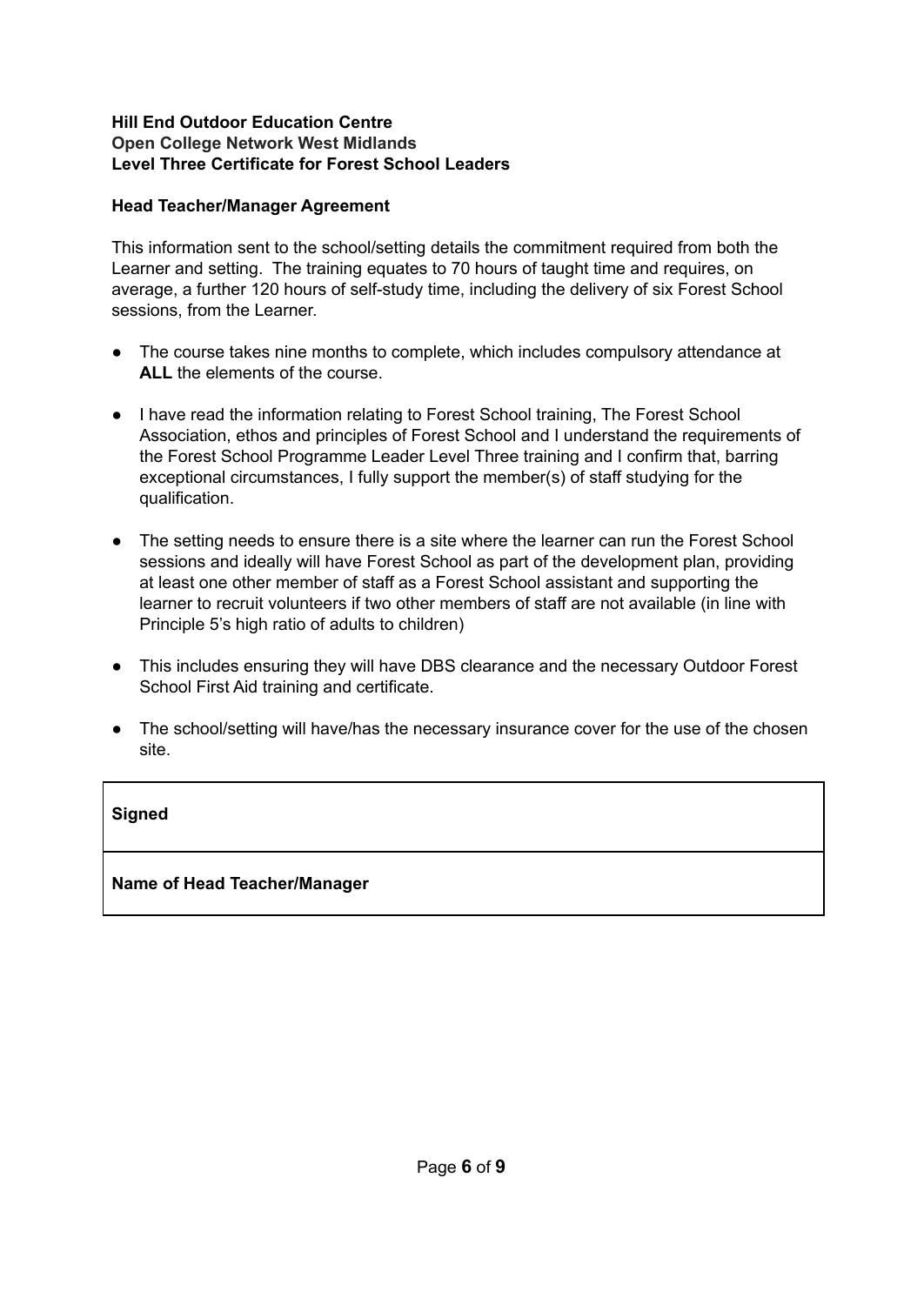### **Hill End Outdoor Education Centre Additional Terms & Conditions for Forest School Training Courses**

Please read this information carefully before submitting your application for training to Hill End Outdoor Education Centre.

All bookings for Hill End training courses are subject to the current Hill End booking Terms & Conditions, available here: [https://hill-end.org/terms](https://hill-end.org/terms/)

Due to the particular specialist requirements of these training courses, additional specific terms & conditions apply and are set out below.

These terms and conditions form the basis of a contract between Hill End Outdoor Education Centre and the Learner. This agreement is binding once a completed and signed application form has been submitted to and acknowledged in writing by Hill End Outdoor Education Centre to the named Learner.

## **1. Application**

1.1 The Learner must submit a completed application form to Hill End at least one month in advance, unless agreed otherwise in exceptional circumstances by Hill End.

## **2. Cancellations or Alterations**

- 2.1 Any cancellations by the Learner or Hill End will be dealt with in accordance to the relevant sections in the general Hill End booking terms & conditions.
- 2.2 In the event that the Learner requests to transfer to another course, the Learner must submit their request in writing to Hill End at least one month prior to commencement of training.
- 2.3 If in exceptional circumstances the Learner requests to transfer to another course after commencement of training, the Learner must submit their request in writing to Hill End.
- 2.4 On confirmation of either of these alternations from Hill End in writing, the Learner must pay an administration fee of £50.
- 2.5 In the event of a learner missing a training day or requiring further support, additional 1:1 tutoring can be arranged separately if required at an additional cost of £150 per day.

## **3. Learner Conduct**

- 3.1 The Learner will comply with all reasonable instruction and directions given by Hill End staff.
- 3.2 The Learner needs to ensure that they are able to meet the rigours of the course (physically and mentally).
- 3.3 The Learner must make Hill End aware of any relevant medical conditions and information to be used in an emergency.
- 3.4 The Learner is not permitted to bring or use their own tools during the course (unless specified otherwise on course materials).
- 3.5 The Learner is not permitted to light fires without the permission of Hill End staff. Fires are never to be left unattended.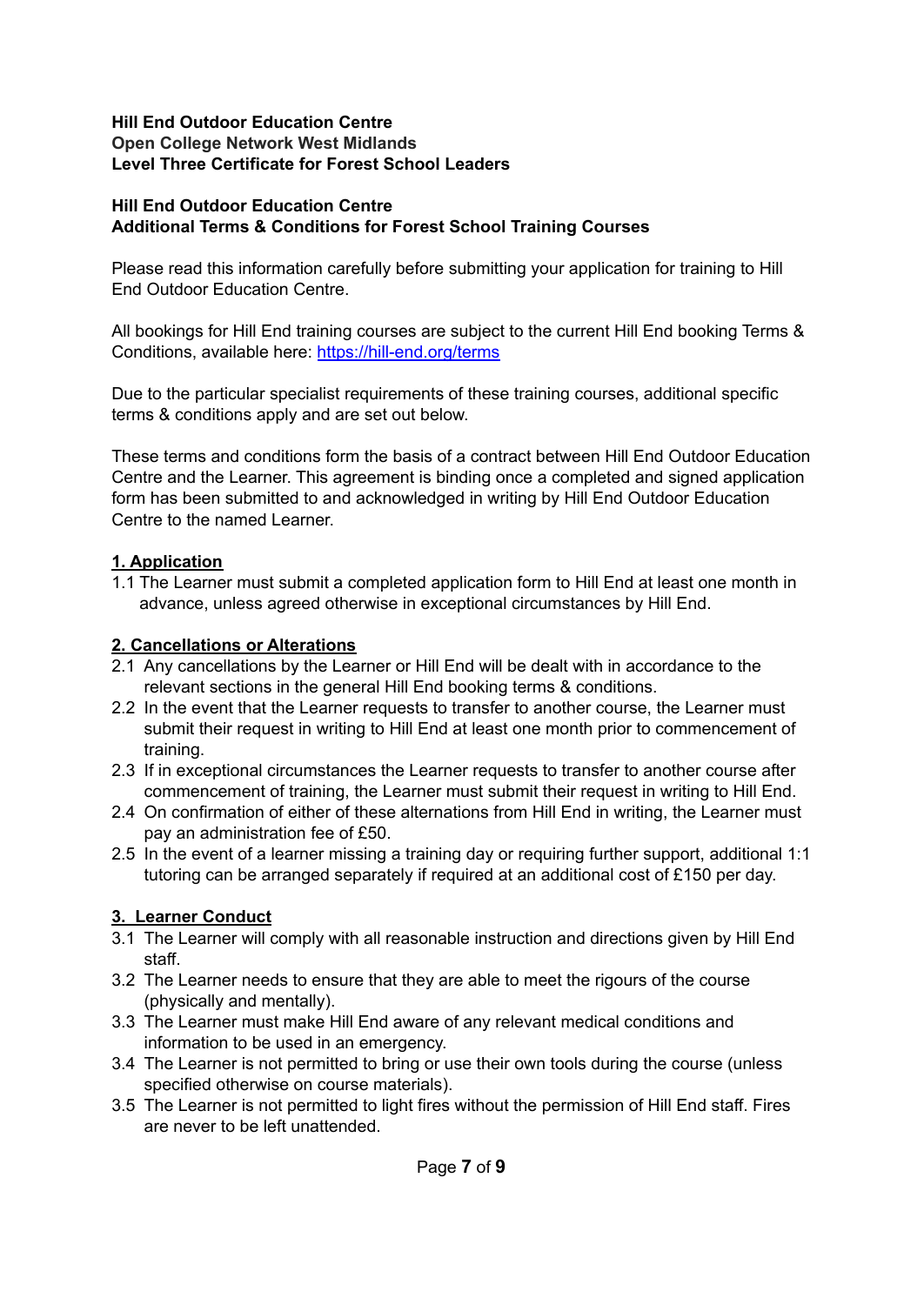- 3.6 No alcohol or non-prescription drugs are permitted on site. Intoxication will not be tolerated.
- 3.7 The Learner is responsible for providing adequate outdoor clothing, steel toe-capped safety boots and study equipment. Steel toe-capped safety boots are a legal requirement and prerequisite for this course and the Learner must wear these on the first, and every subsequent day of this course.
- 3.8 The Learner must take reasonable care of tools and equipment issued during the course, and will be liable for any damage or breakages.
- 3.9 Aggressive and/or discriminatory behaviour, abusive and/or foul language will not be tolerated.
- 3.10 Failure to comply with any points 4.1-4.9 may result in the Learner being removed from a course without a refund.

## **4. Learner Commitment**

- 4.1 The Learner is required to attend all study days as stated in the written confirmation from Hill End Outdoor Education Centre.
- 4.2 Learner is required to complete 120 hours of self-study.
- 4.3 The Learner must have an up-to-date DBS certificate.
- 4.4 The Learner must complete a two-day ITC Outdoor First Aid qualification before the Hill End Outdoor Education Centre can submit the Learner for the award.

# **5. Portfolio Submission**

- 5.1 The Learner must submit their completed portfolio to Hill End on the given deadline date.
- 5.2 In exceptional circumstances an extension may be granted to the Learner for submission of their portfolio.
- 5.3 In the event that the Learner is granted an extension, the Learner must submit a request in writing to Hill End five working days before the deadline.
- 5.4 The late submission of portfolios will incur an administration fee of £50.
- 5.5 Hill End will not accept submission of a completed portfolio after two years of the course completion date.
- 5.6 Portfolios must be collected within two years of the learner's certificate being issued. After this date uncollected portfolios will be destroyed.

# **6. Insurance**

- 6.1 Hill End has Public Liability Insurance which covers Learners during the taught elements of course.
- 6.2 The Learner is responsible for ensuring they have adequate and appropriate insurance cover to deliver their Forest School Programme at their agreed setting or location.

# **7. Liability**

- 7.1 Hill End recognises the benefits of appropriate levels of risk in course activities and works to manage these risks reasonably.
- 7.2 The Learner accept that accidents, including serious injury and death, can occur without Hill End being at fault and the Learner takes part in activities at their own risk.
- 7.3 Hill End only accepts liability for physical injury to the Learner that is shown to result from the negligence of Hill End.
- 7.4 The Learner acknowledges that other injury, loss, damage and expense (including; loss or damage of personal possessions, money, clothing, equipment and vehicles, loss of fees due to cancellation by client, injury from activities not under instruction or not